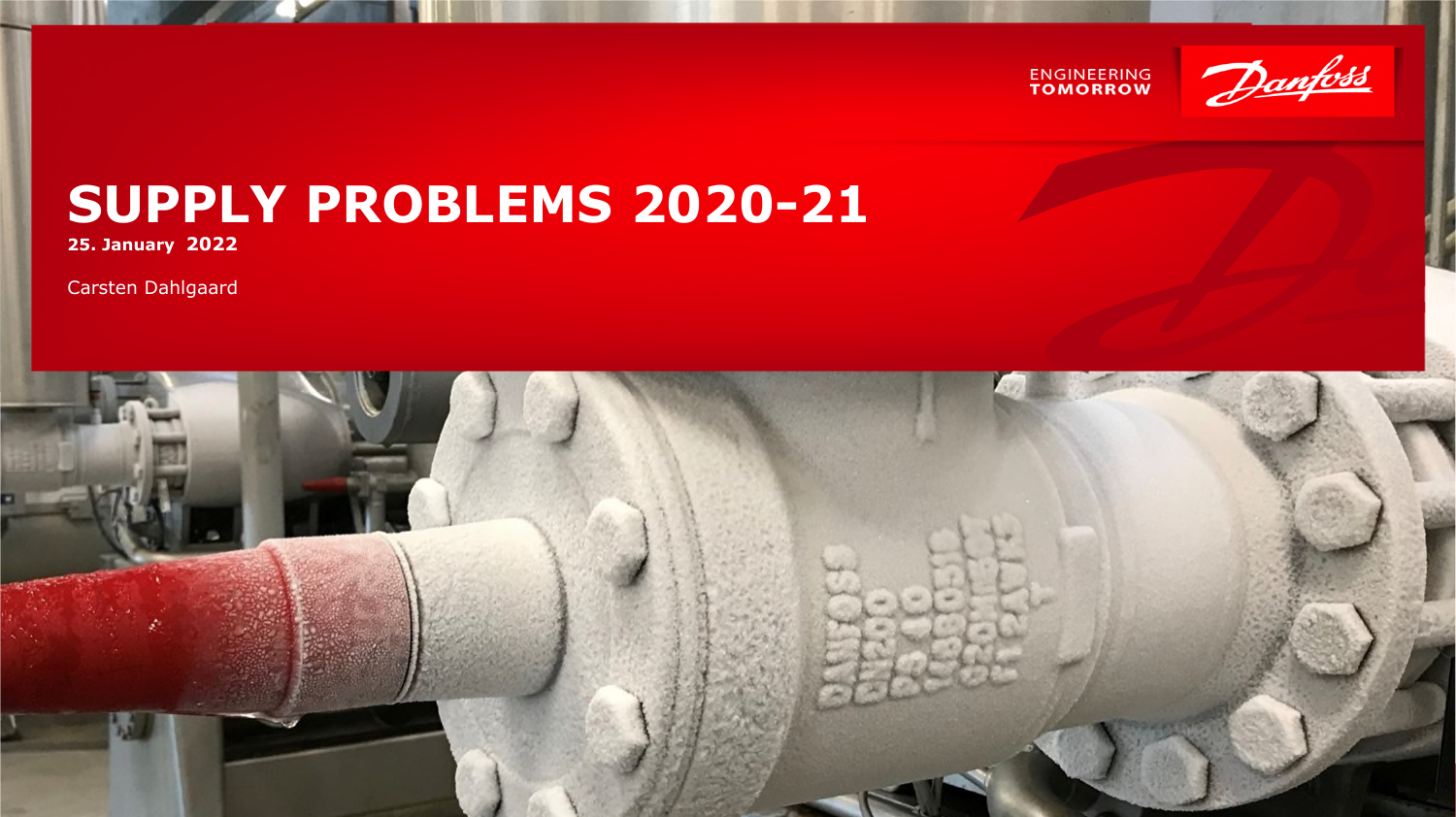# General development of metal prices



**2** | Danfoss Climate Solutions – Carsten Dahlgaard Classified as Business

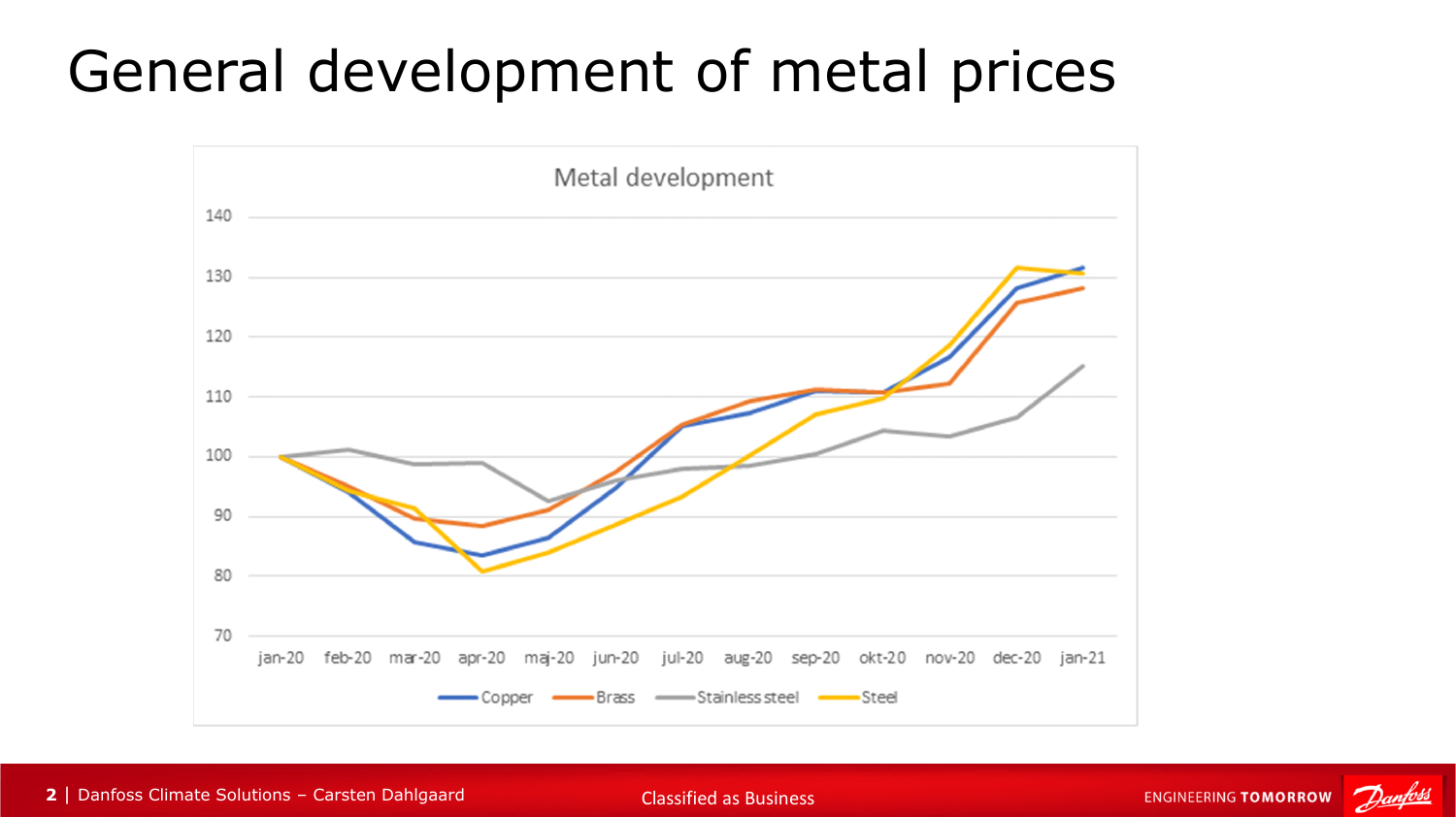## Further significant development in raw mat.!

Raw Material development



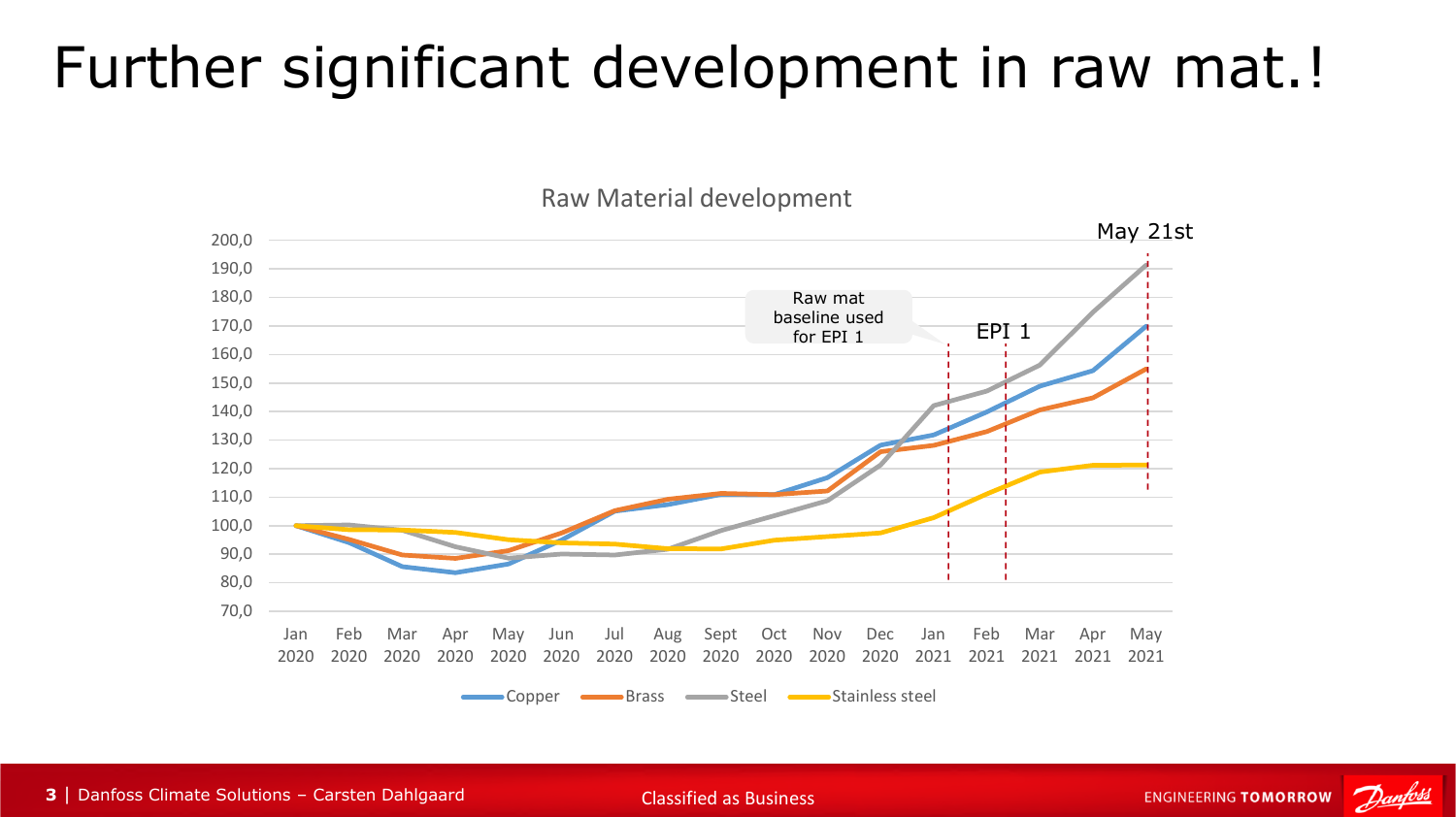# All raw materials climbed further up



| Danfoss Climate Solutions – Carsten Dahlgaard Classified as Business

**ENGINEERING TOMORROW**